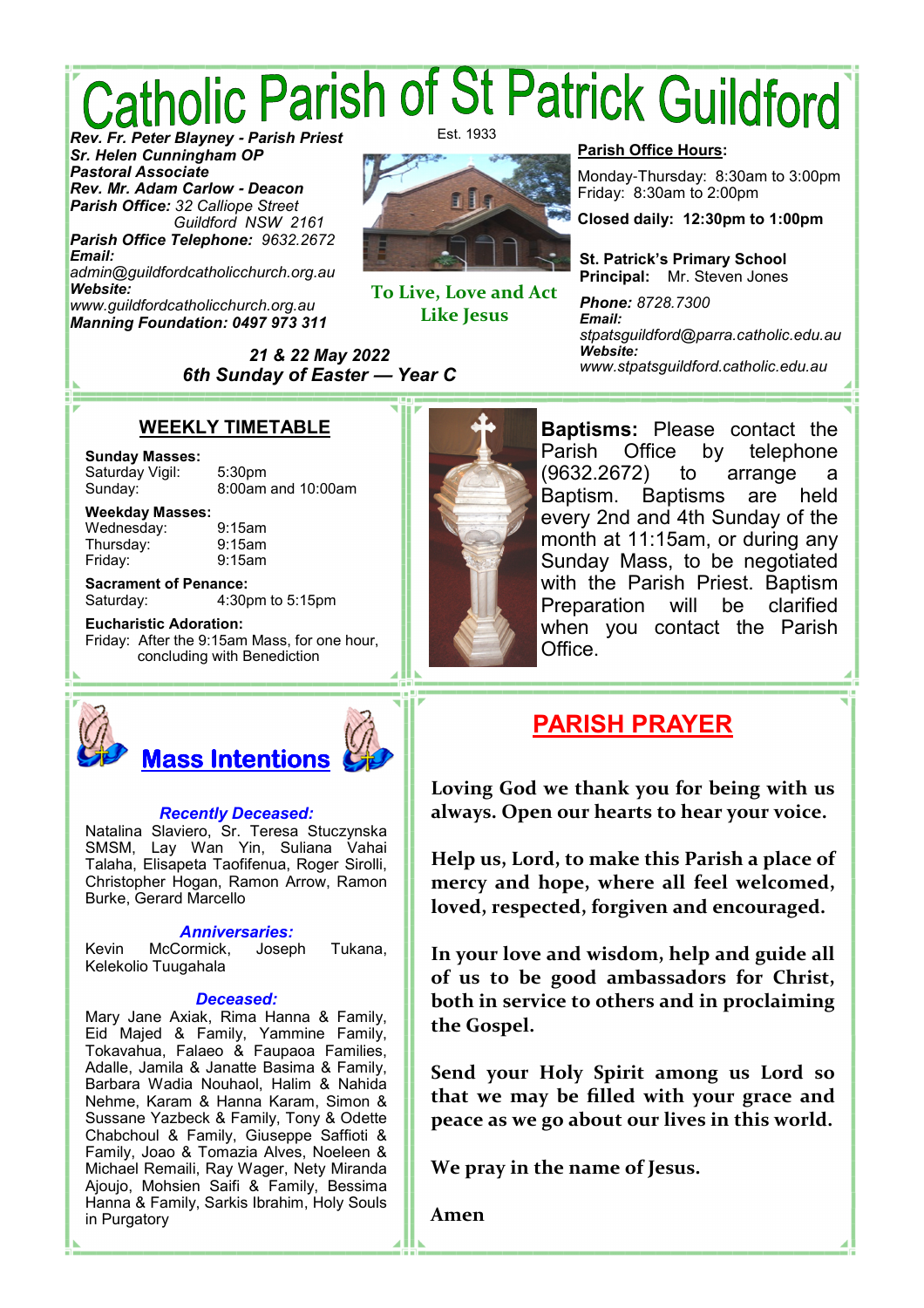

### **LITURGY OF THE WORD 6TH SUNDAY OF EASTER — YEAR C**

#### **1ST READING: ACTS 15:1-2, 22-29** A reading from the Acts of the Apostles

Some men came down from Judaea and taught the brothers, 'Unless you have yourselves circumcised in the tradition of Moses you cannot be saved.' This led to disagreement, and after Paul and Barnabas had a long argument with these men it was arranged that Paul and Barnabas and others of the church should go up to Jerusalem and discuss the problem with the apostles and elders. Then the apostles and elders decided to choose delegates to send to Antioch with Paul and Barnabas; the whole church concurred with this. They chose Judas known as Barsabbas and Silas, both leading men in the brotherhood, and gave them this letter to take with them: 'The apostles and elders, your brothers, send greetings to the brothers of pagan birth in Antioch, Syria and Cilicia. We hear that some of our members have disturbed you with their demands and have unsettled your minds. They acted without any authority from us, and so we have decided unanimously to elect delegates and to send them to you with Barnabas and Paul, men we highly respect who have dedicated their lives to the name of our Lord Jesus Christ. Accordingly we are sending you Judas and Silas, who will confirm by word of mouth what we have written in this letter. It has been decided by the Holy Spirit and by ourselves not to saddle you with any burden beyond these essentials: you are to abstain from food sacrificed to idols, from blood, from the meat of strangled animals and from fornication. Avoid these, and you will do what is right. Farewell.'

The word of the Lord **Thanks be to God**

#### **RESPONSORIAL PSALM: PS 66:2-3, 5-6, 8**

**Response Will Be Sung:** Let all the peoples praise you, O Lord, let all the peoples praise you.

O God, be gracious and bless us and let your face shed its light upon us. So will your ways be known upon earth and all nations learn your saving help. **R.**

Let the nations be glad and exult for you rule the world with justice. With fairness you rule the peoples, you guide the nations on earth. **R.**

Let the peoples praise you, O God; let all the peoples praise you. May God still give us his blessing till the ends of the earth revere him. **R.**

**2ND READING: REVELATION 21:10-14, 22-23** A reading from the book of the Apocalypse

In the spirit, the angel took me to the top of an enormous high mountain and showed me Jerusalem, the holy city, coming down from God out of heaven. It had all the radiant glory of God and glittered like some precious jewel or crystal-clear diamond.

The walls of it were of a great height, and had twelve gates; at each of the twelve gates there was an angel, and over the gates were written the names of the twelve tribes of Israel; on the east there were three gates, on the north three gates, on the south three gates, and on the west three gates. The city walls stood on twelve foundation stones, each one of which bore the name of one of the twelve apostles of the Lamb. I saw that there was no temple in the city since the Lord God Almighty and the Lamb were themselves the temple, and the city did not need the sun or the moon for light, since it was lit by the radiant glory of God and the Lamb was a lighted torch for it.

The word of the Lord **Thanks be to God**

#### **GOSPEL ACCLAMATION: JOHN 14:23**

#### **Alleluia, alleluia!**

All who love me will keep my words, and my Father will love them and we will come to them. **Alleluia!**

#### **THE GOSPEL: JOHN 14:23-29**

A reading from the holy Gospel according to John

Jesus said to his disciples: 'If anyone loves me he will keep my word, and my Father will love him, and we shall come to him and make our home with him. Those who do not love me do not keep my words. And my word is not my own; it is the word of the one who sent me. I have said these things to you while still with you; but the Advocate, the Holy Spirit, whom the Father will send in my name, will teach you everything and remind you of all I have said to you. Peace I bequeath to you, my own peace I give you, a peace the world cannot give, this is my gift to you. Do not let your hearts be troubled or afraid. You heard me say: I am going away, and shall return. If you loved me you would have been glad to know that I am going to the Father, for the Father is greater than I. I have told you this now, before it happens, so that when it does happen you may believe.'

The Gospel of the Lord **Praise to you, Lord Jesus Christ**



**The Holy Spirit, whom the Father will send in my name, will teach you everything and remind you of all that I have said to you.**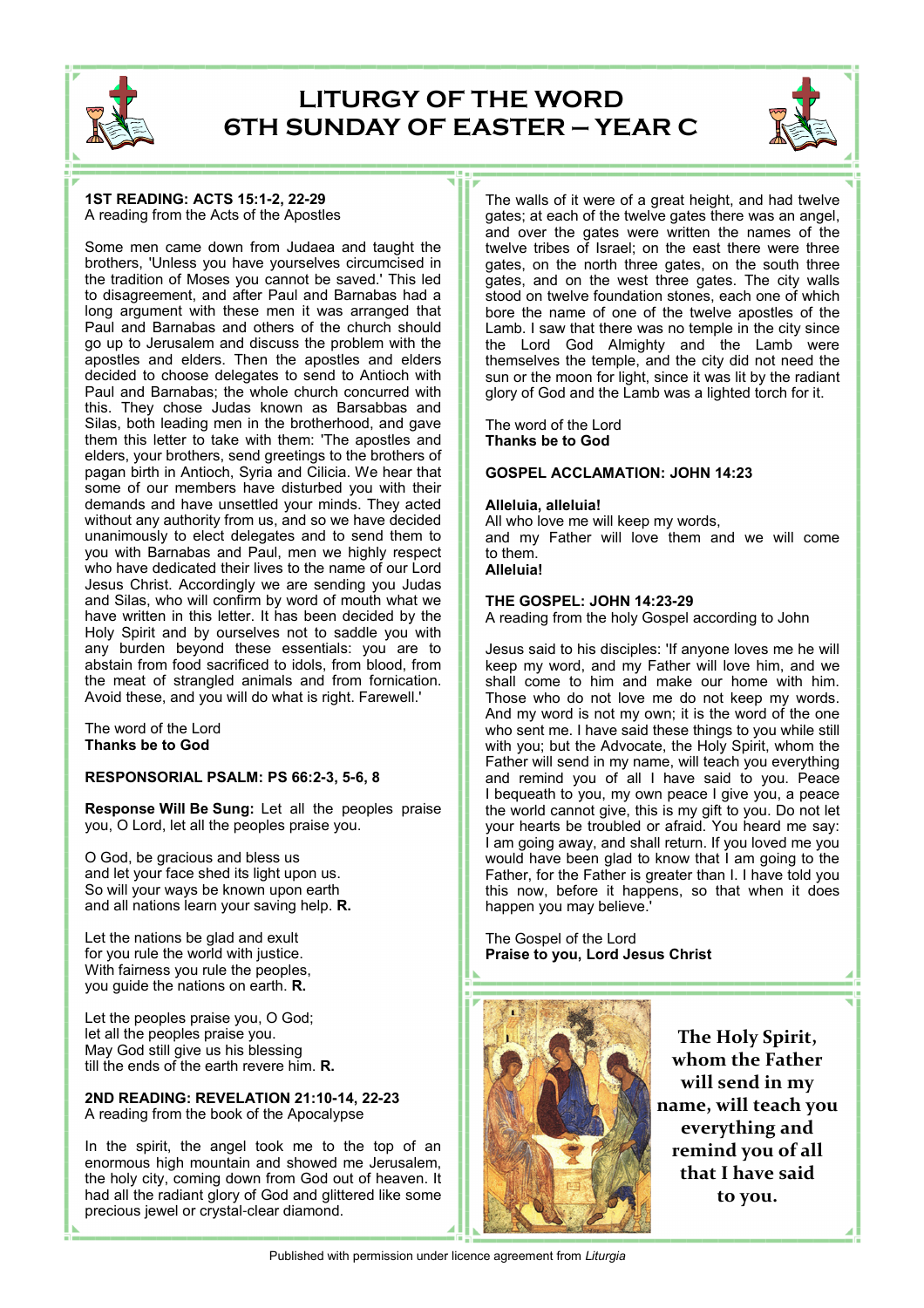## **PARISH NOTICES**

**PASTOR'S RETREAT:** I will be on retreat for the next eight days. Please welcome Fr. Julian Wellspring who will celebrate the Masses for the weekend of 28-29 May.

**PENTECOST SUNDAY IS ON 5TH JUNE:** It is the celebration of the coming of the Holy Spirit on those gathered in the upper room, including Mary, the mother of Jesus (Acts 1:12-14). In Acts 2 we read that there were many people in Jerusalem, at this time, from every nation under heaven. Here in our parish we, too, have many people from many nations. So, to celebrate this wonderful feast, we will continue our tradition of praying the intercessions in different languages. During the next couple of weeks people will be asked to translate a prayer from English into their own language and pray this prayer at Mass on Pentecost Sunday. After the 10:00am Mass we are planning to have brunch/lunch at the Hall where we hope many of you will be willing to bring a plate of food to share from your culture. It will be a good way to meet other members of our parish and build a stronger parish community. Come Holy Spirit!

**BISHOP'S GOOD SHEPHERD APPEAL — 28-29 MAY 2022:** The Bishop's Good Shepherd Appeal will be held on 28-29 May 2022. **Focus:** Holy Spirit Seminary. Support our seminarians to become beacons of Christ's light. Please give generously to the Bishop's Good Shepherd Appeal via the appeal envelopes or yourcatholicfoundation.org.au/appeal.

**COMBINED CHURCHES PENTECOST SERVICE - 6:00PM — SUNDAY, 5 JUNE:** Hosted by Holroyd New Life Church. Parishioners are invited to attend the above service at 732 Merrylands Road, Greystanes. If any singers or musicians would be willing to be a part of the Combined Churches Worship Band for this service please call Michelle Burns, HCMF Assistant Secretary on either 0417 692 905 or 9896.2514 (School Hours Tuesday<br>to Thursday) or email: hmf@hnlc.org.au. to Thursday) or email: Songs + Prayers + Message + Supper – www.holroyd-churches.org.au.

**TAP & GO" DONATION POINT:** The opportunity is now available for parishioners and visitors to donate to St. Patrick's Parish using a credit or debit card. The majority of parishes in the Diocese now have this facility. Following advice from both the Parish Pastoral Council and the Finance Committee to install this new donation point, it will be available for use at the weekend Masses, at least initially. The donation is pre-programmed for \$5.00 per tap of the card over the tap symbol. If you wish to donate more than \$5.00, tap again. It takes a few seconds to record your donation. The Diocese's encouragement to use this facility is a response to the trend where most people carry little, if any, cash these days. The donation point does not take the place of the First and Second collections or the weekly envelope offerings. St. Patrick's is very grateful for your donations, however you wish to make them.

**LEGION OF MARY:** Invites you to the Rosary Cenacle every Thursday morning at 8:15am to pray for the sick, Holy Souls, the dying and Priests. Please join us as the world needs more prayer.

## **DIOCESAN NOTICES**

#### **POSITIONS VACANT:**

**Senior Administrative Support Co-Ordinator – Diocese of Parramatta**

2 x Project Co-Ordinator (Part-Time) – Catholic Youth Parramatta, Diocese of Parramatta – **Applications close 10:00pm Sunday, 29 May.**

**More details at:** parracatholic.org/employment

**Fundraising Campaigns Manager – Put Your Faith Into Action For The Common Good**: Parramatta Catholic Foundation is seeking a dynamic Fundraising Campaigns Manager, following Bronwyn Muir's retirement. This is a heart-warming, for-purpose vocational opportunity to put your faith into action, supporting our mission to share Christ's message of love and salvation with all. The role is pivotal to nurturing faith, hope and charity throughout Western Sydney and the Blue Mountains through the Diocese of Parramatta's ministries including our Holy Spirit Seminary, Clergy Support Foundation (caring for retired and ill priests), Confraternity of Christian Doctrine (Special Religious Education) and Catholic Care's social welfare services. For information, please call Dianne Wigan, Head of Fundraising on 0408 922 478.

**BISHOP VINCENT PRESENTS SR. PATRICIA FOX NDS:** Friday, 27 May, 7:00pm-9:00pm - Bishop Bede Heather Centre, 1-5 Marion Street, Blacktown. Ministering to the poor and marginalised in the Philippines for close to 30 years, Sr. Pat Fox was arrested at her convent in northeast Manila and accused by the Filipino president of taking part in illegal political activities and of speaking out against the government. Join us for her compelling presentation, a short response from Bishop Vincent Long, Q&A and light canapes and drinks. **LIMITED SEATS - Bookings essential via email at: met@parracatholic.org.**

**\*SAVE THE DATE\* TRI-DIOCESAN SOCIAL JUSTICE REFLECTION EVENING - 20 JULY:** The Diocese of Parramatta, together with the Archdiocese of Sydney and the Diocese of Broken Bay, invites you to an evening of delicious food, prayer, and great keynote speakers. Let's reflect on the Social Justice Statement "Cry of the Earth, Cry of the Poor", and celebrate how people across all three Dioceses have responded to these cries in 2021-22. The reflection evening will be held on Wednesday, 20 July from 6:00pm to 9:00pm – more details will follow in June.

**THEOLOGY OF THE BODY – 28 MAY:** Holy Cross Parish, Granville will be hosting a Theology of the Body – Awaken Your Desire session by Fire Up Ministries on Saturday, 28 May at 7:00pm at MacKillop Hall, 38 Grimwood Street, Granville. Free – Must be +18 to attend.

**WORKSHOP FOR CHILDREN'S LITURGY OF THE WORD - 9 JUNE:** The Office for Worship is conducting a workshop for parish teams who are running or are interested in running Children's Liturgy of the Word on 9 June 2022 at the Bishop Bede Heather Centre. This workshop will include planning and leading, a look at diocesan guidelines and practicing safe ministry. If you are interested, please contact 8838.3456, or anne.stanton@parracatholic.org.